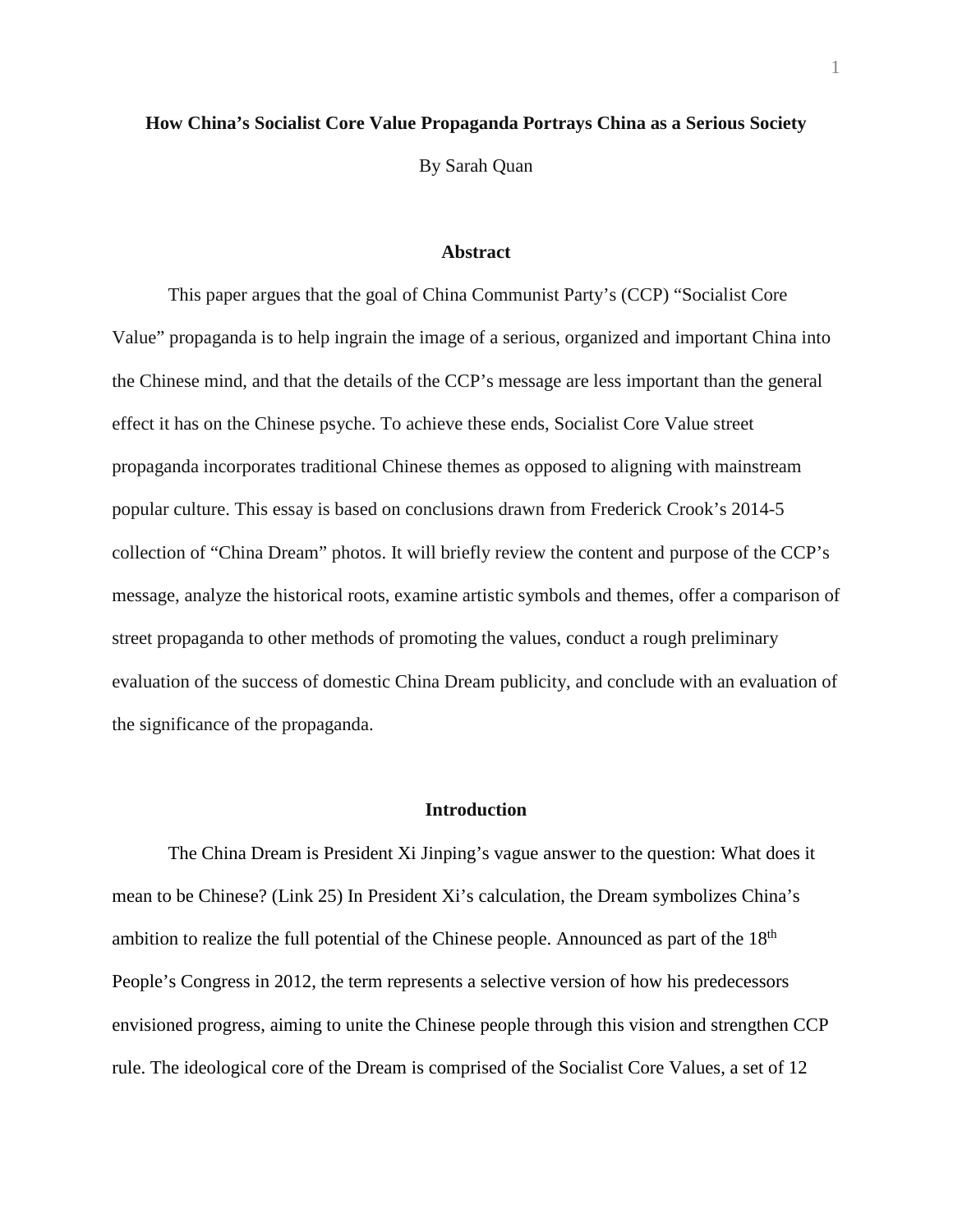qualities that outline the people's relationship with the state. These values are: prosperity (富强), democracy (民主), civility (文明), harmony (和谐), freedom (自由), equality (平等), justice (公 正), rule of law (法治), patriotism (爱国), dedication (敬业), integrity (诚信) and friendship (善  $\overline{\mathcal{R}}$ ). The stated purposes of spreading these values are to advocate greater support for the CCP and increase the morality of the people ( $\overset{\wedge}{\oplus}$  2016).

# *Core Value Propaganda in Chinese Society*

 $\overline{a}$ 

The dissemination of ideology is a central focus of CCP rule because as one dictator put it, "the production of souls is much more important than the production of tanks" since without legitimizing rule and guiding popular thought, it is difficult to pursue an agenda and influence behavior (Priestland, 194). The Central Propaganda Department (CPD), under the direction of the Propaganda Small Leading Group, views their role akin to "priests guiding their flock" (Brady 58), acting as a moral leader for the people, not solely as a political influencer. Thus, propaganda, $<sup>1</sup>$  $<sup>1</sup>$  $<sup>1</sup>$  as defined as "the control of opinion by significant symbols, or to speak more</sup> accurately by stories, rumors, reports, pictures and other forms of social communication" (Lasswell 627), informs how the CCP maintains control and defines political agendas, moral values and social trends.

The role of the propaganda department in spreading these values is to make the "effect of these values as present as air" (Xi, 2014). Effective propaganda, after all, conceals itself as common sense and hides within the 'values and accepted power symbols of the given society', thus becoming as ubiquitous as air itself (O'Shaughnessy 2). Perhaps the most obvious method

<span id="page-1-0"></span> $1$  It is interesting to note that the word 'propaganda' does not exactly have the same negative connotation as it has in English. The Chinese word,  $\hat{\mathbf{z}}$   $\notin$  is understood to also mean the 'spread of information.'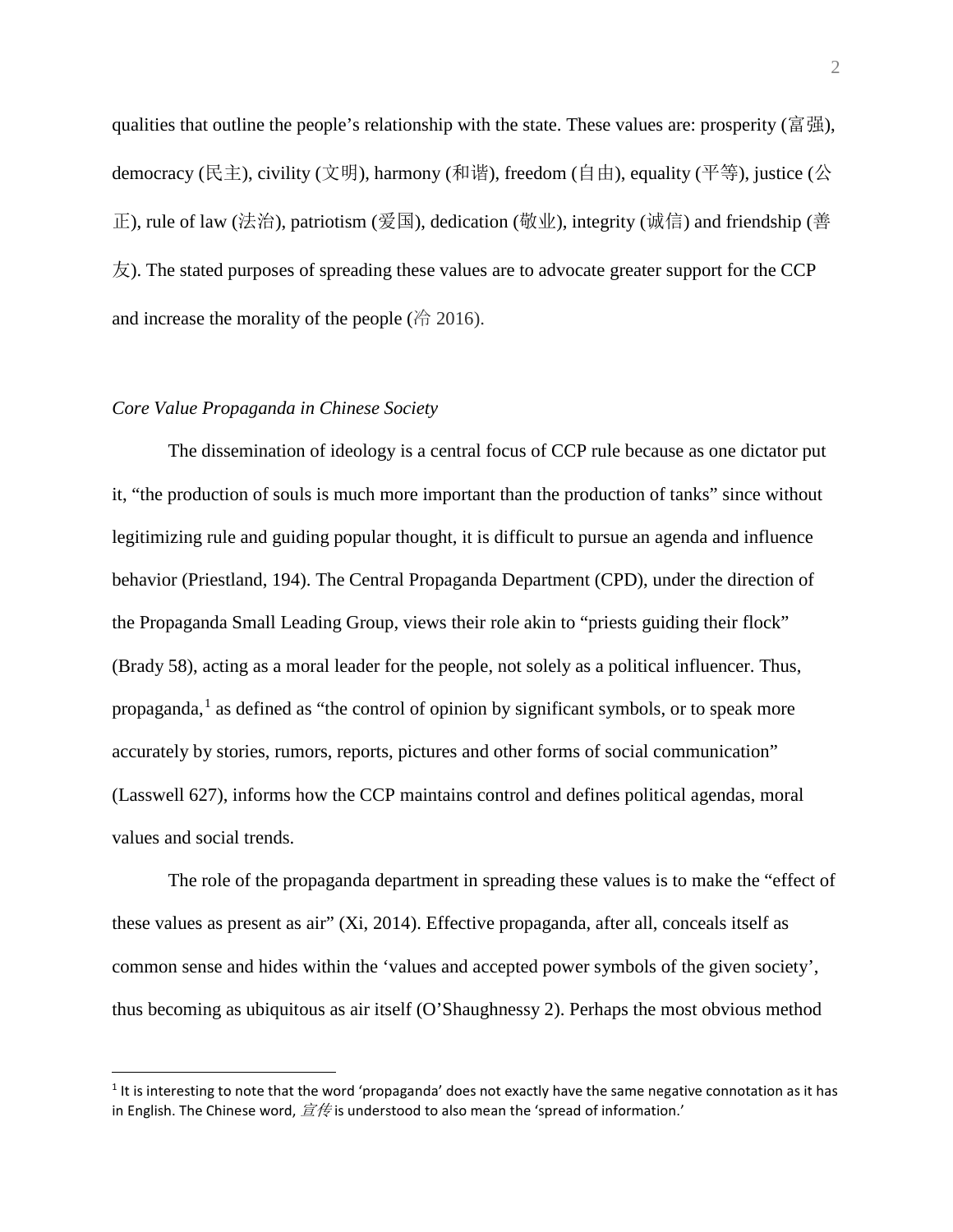of propaganda is the prevalence of street posters on roads throughout China, but efforts to achieve this goal also include celebrity endorsements on television, advertisements on shopping websites, questions on the college entrance exam and required readings of books at school such as "100 examples of how to apply the Socialist Core Values." There is consistency in the way that these values are depicted through official media, and the themes they choose to display them through. The uniform method of disseminating this propaganda combined with the prominence this campaign is taking in Chinese society today calls to attention the importance the CCP attributes to the promulgation of these values.

#### **Historical roots of the Core Socialist Values**

The purpose of Core Value propaganda is to "leave behind a sedimentation of common sense (Gow 92)," not to deliver out of touch jargon. Although the rhetoric behind the Chinese Dream and Socialist Core Values often seems longwinded, the Core Values distill the diction into twelve words that have historical roots familiar to the population. This thinking among Party members and leadership was made evident in a study published on the *People's Daily* website in 2013: at that time, citizens thought the most important element a government should advocate for was equality (46.8%), democracy (43.2%), fairness (39.7%), prosperity (39.2%), and harmony (37.0%)—all Socialist Core Values ("Socialist Core Values are Widely Accepted" 2014). The study concludes that their public awareness mechanisms for the China Dream must be effective since these values are what the China Dream advocates. In this author's opinion, however, since 2013 was the beginning of the China Dream campaign, these findings simply show that the people's mindsets and opinions at that time--regarding what a good country is--was already in harmony with what the CCP has conveyed for many years. As such, Xi Jinping crystallized, but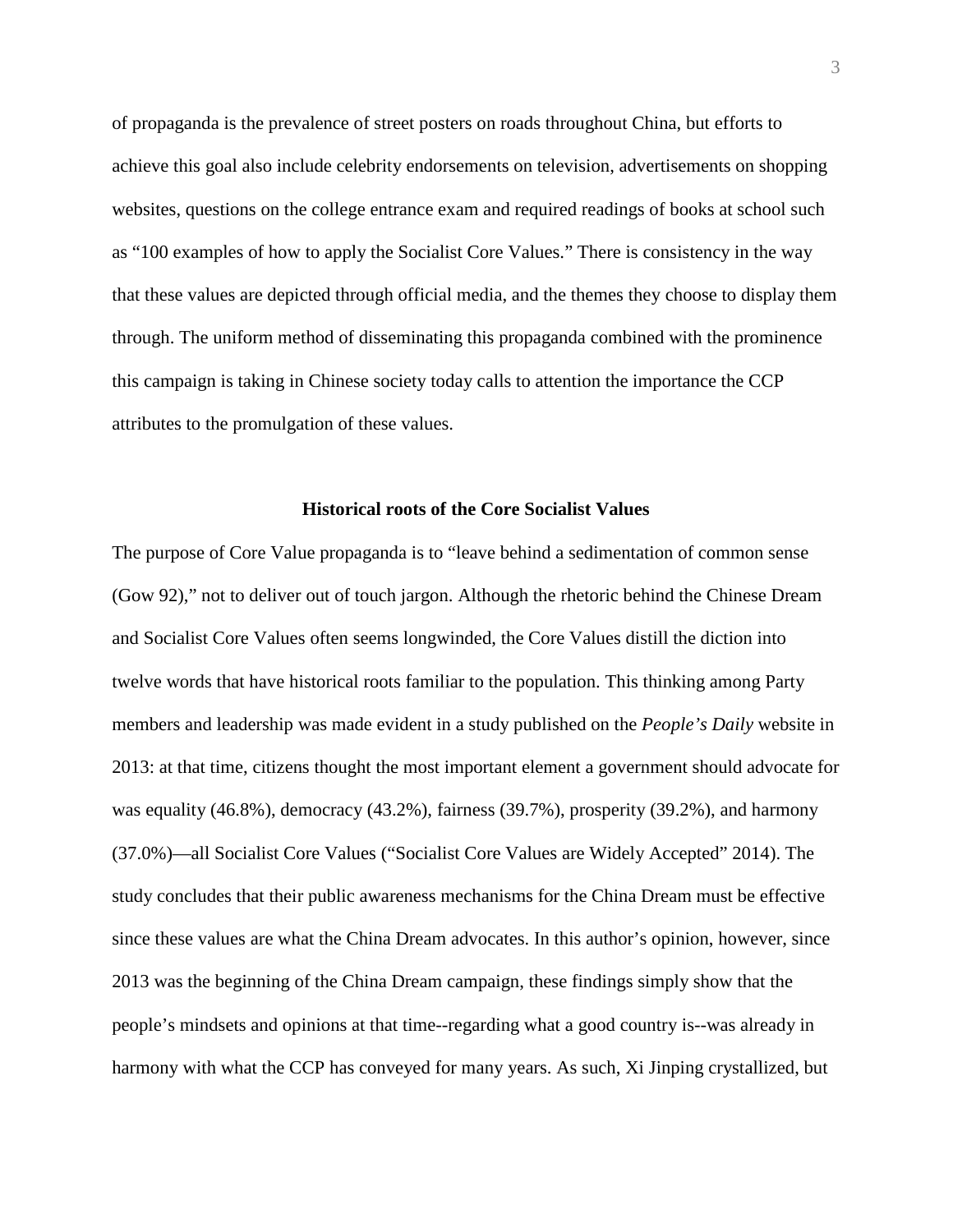did not create, the Socialist Core Values. They are the product of several generations of work, adjusted to what the current leadership believes the needs of the people are today. They build upon the ideological foundations of Hu Jintao and Jiang Zemin's "Three Step Development Strategy" and Hu's "Harmonious Society." Thus, the Core Values are simply a restatement of previously conveyed ideas, emphasizing what the CCP believes should be highlighted in this era.

# *Confucian Influence*

In fact, these characteristics of a good country have roots that extend back to Confucius thought. Thus, the Socialist Core Values are not new, rather, they are a handpicked selection of ancient teachings that the CCP finds applicable to the people today. After all, the concept of "modern nationalism"<sup>[2](#page-3-0)</sup> did not even emerge until the  $19<sup>th</sup>$  century. Traditional Chinese texts cover such a wide breadth of information that the Core Values simply select--not summarize- teachings from Confucian classics; the "basket" of teachings is so large it is possible to pick and choose which values to use (Dotson 2). As Chairman Xi explains, "to have a united people and country we must know who we are, where we come from and where we are going. If we analyze all of this *correctly*, we will have a sure direction for future goals (Xi 2014). The sheer volume of propaganda that displays this selective narrative helps a Chinese population, that is not necessarily interested in politics, absorb the CCP's version of history. As such, the CCP presents the image of a strong, powerful and rooted China through their campaign.

The Core Values clearly reflect a Confucius influence in several ways. First, the connection to Confucius teachings is reflected in the structure of the values. The Values are

<span id="page-3-0"></span> $<sup>2</sup>$  As defined as "the individual's loyalty and devotion to the nation-state surpass other individual or group</sup> interests." https://www.britannica.com/topic/nationalism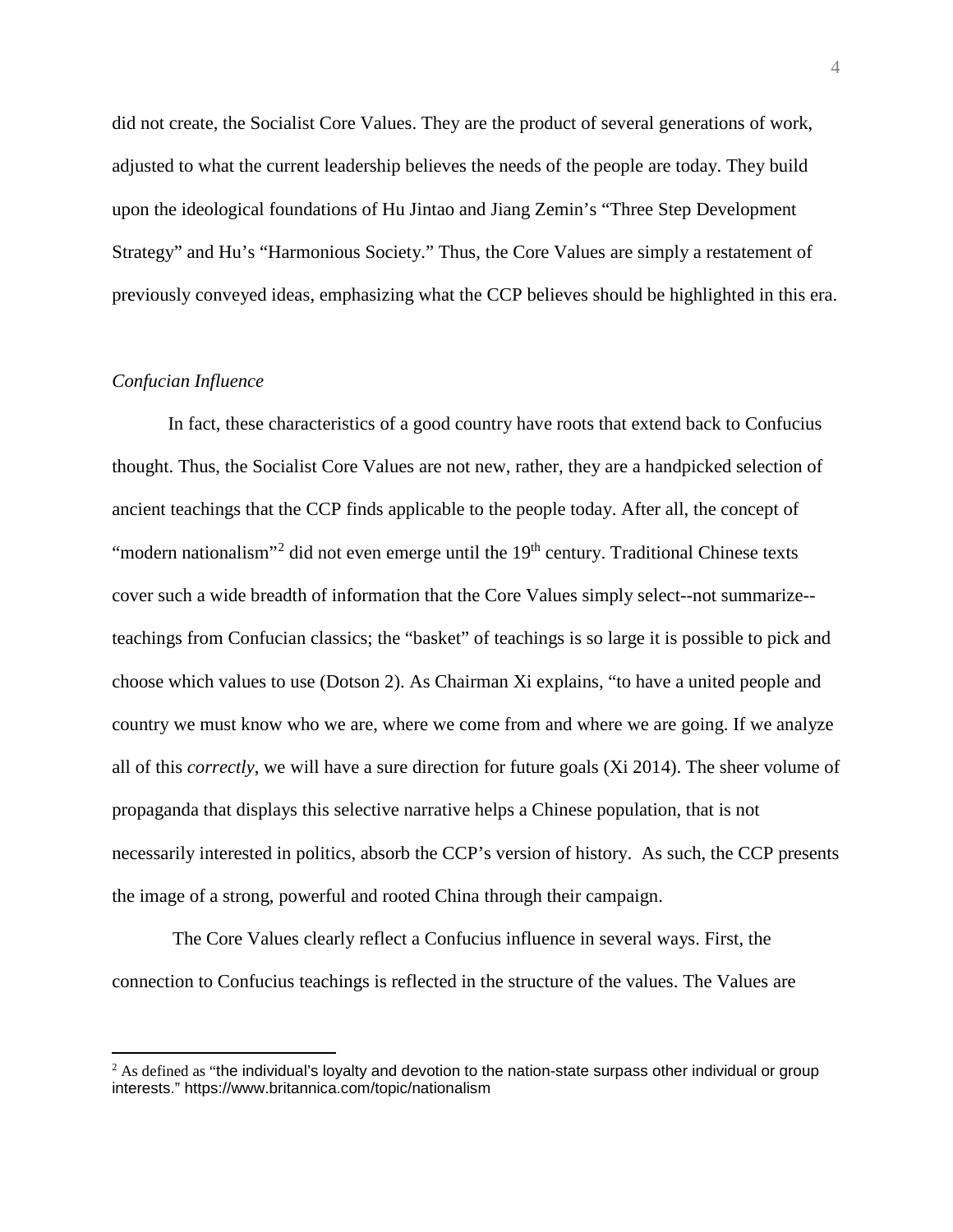

categorized into improvements on a personal, societal, and national scale (also known as the "Three Advocates"). This echoes the Confucian principle that one must first put his personal life in order. Only then can he put his family, the country and the world in order (修身齐家治国平天下). Second, the Core Values feature the six Confucian virtues: wisdom, benevolence, faith, righteousness, loyalty and harmony, and the six virtuous actions: filial piety, friendship, kindness charity, honest and respect (Gow 100). While it is certainly quite possible, ordinary citizens

The values on the right are national values, the middle are societal values and the left are personal values (Crook 2015).

are not acquainted with Confucian theory and would not make this immediate association, these virtues appeal to 'common sense' thinking

as to what constitutes a positive relationship. Perhaps the propaganda helps individuals make the connection between these virtues by coupling the values with traditional images to invoke a feeling that these virtues are associated with China's past, which includes Confucius.

Furthermore, the values balance the forces of nationalism and harmony. While the CCP is clearly encouraging the rise of 'love of country' through its media campaigns and promoting the love of country as the most fundamental and lasting value ( $\hat{\text{ } }2016$ ), it also promotes "peaceful development" with other nations as well as increased globalization. Xi Jinping frequently advocates taking the "middle road" (中庸道路), "different but united" development (和而不  $|\overline{F}|$  and other Confucius injunctions to remain united despite differences. This type of rhetoric helps prevent extreme nationalism, while simultaneously promoting the degree of nationalism the government wishes the people to have.

# *Spirit of Lei Feng*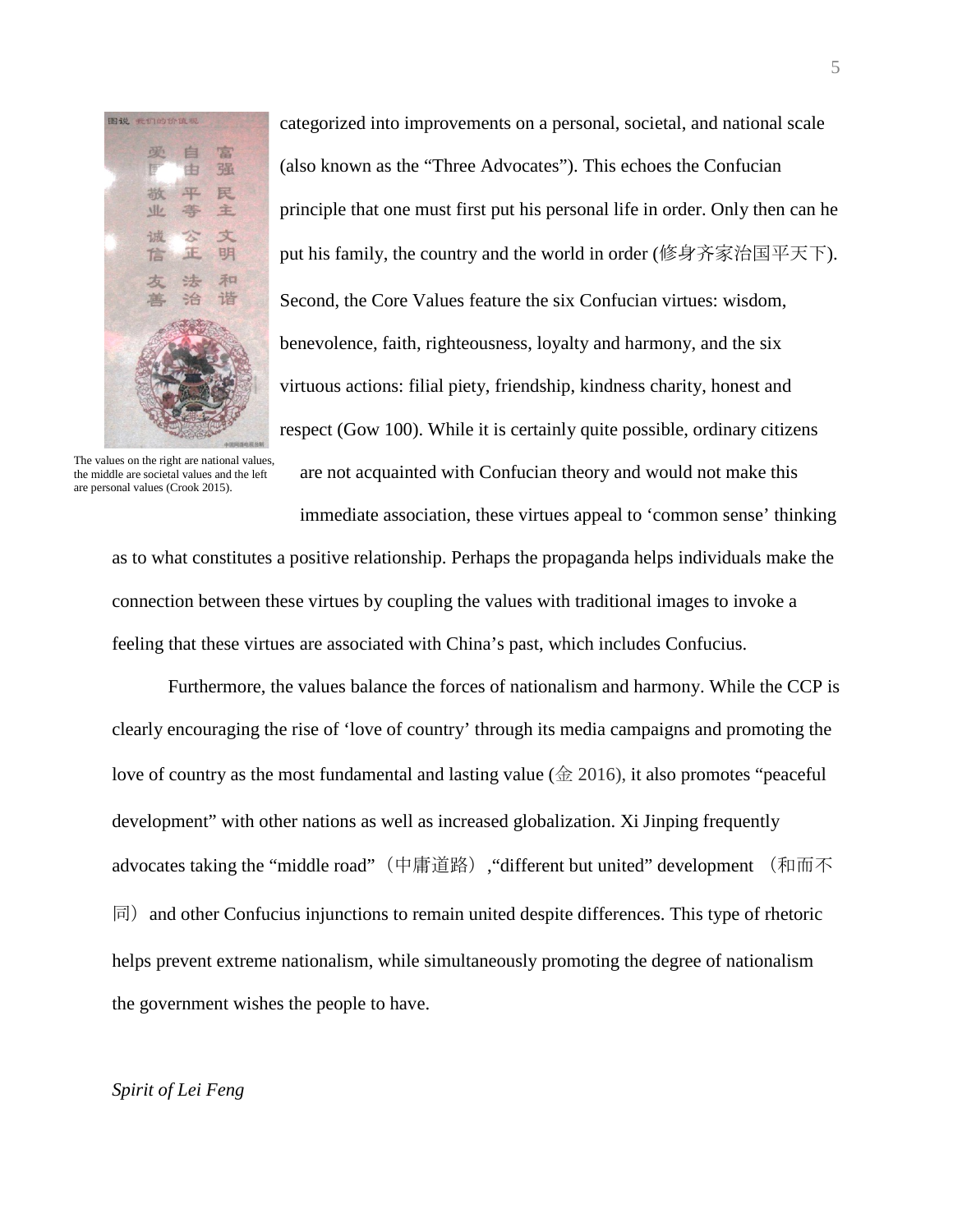In a move that harkens back to the Maoist era, the Socialist Core Values aim to instill the spirit of Lei Feng into the Chinese people ( $\pm 2017$ ). The CCP has utilized the image of Lei Feng as an

altruistic individual who is the 'golden standard' of ethical behavior. In 2011, the 17<sup>th</sup> CCP Central Committee promoted the permanent implementation of the "learn from Lei Feng" campaign, even declaring March 5<sup>th</sup> "Learn from Lei Feng" day (China).

 $\overline{a}$ 



Throughout the years, propagandists have used the image of Lei Feng to communicate their message: in the 1970s he was the embodiment of having strong (and correct) allegiances to Mao Zedong, in the 1990s he was a hard worker, and in the modern era he represents "social morality and honesty" (CPC 2012). By reusing iconic figures the public is already familiar with, the values become easier to understand. It contributes to the image China is attempting to portray because Lei Feng has become closely associated with morality and loyalty to the party--the embodiment of the ideal attitude people should have towards the party.<sup>[3](#page-5-0)</sup> Poster reads: "Cultivate the Lei Feng spirit...carry out the China Dream" (传承...)

### **Propaganda Art Portrays China as a Distinctive, Serious Society**

The purpose of utilizing traditional art forms is threefold: to emphasize that China is an ancient and mature civilization, as a vehicle to clarify the meaning of the messages, and to convey a

<span id="page-5-0"></span><sup>&</sup>lt;sup>3</sup> The (arguably) overemphasis of Lei Feng has also led to commercial mockery throughout the years. For instance, Lei Feng condoms were produced in 2006. Presumably because of the Lei Feng connection, the government intervened and production was stopped shortly thereafter.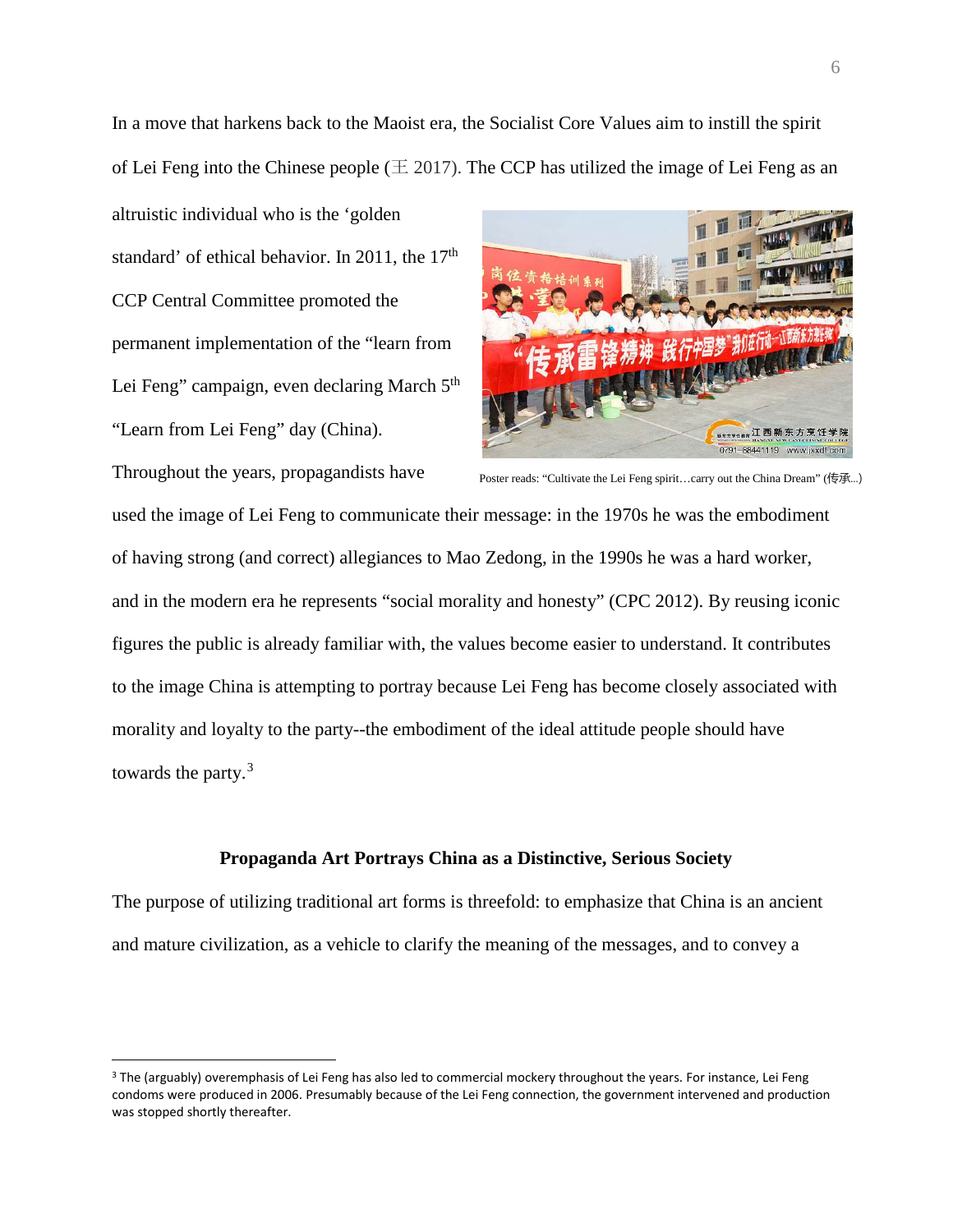uniquely Chinese image in contrast to Western influences. This is primarily accomplished through traditional artistic mediums, symbols, and themes.

### *Art Forms*

The Core Value propaganda utilizes classical art forms which are used to emphasize that Chinese tradition is distinctive. Based on the collection of propaganda examined for this essay (Crook 2017), classical art forms featured on Core Value propaganda are

restricted to paper cuts, wood block prints and Huishan



Example of a China Dream papercut. Also note the red stamp at the lower right hand corner noting this is official China Dream propaganda (Crook 2015).

style clay figurines. These traditions are deeply rooted in Chinese tradition. Paper cuts, for instance, date back over a thousand years, and many of the classical designs still in use were known in the twelfth century (Butcher 5). These art forms are instantly recognizable as uniquely Chinese forms that are usually used to convey messages of peace and prosperity in the workforce.

# *Symbolism*

The propaganda features positive "heuristic or cognitive short cuts" which "express, embroider, simplify or resurrect myths" (O'Shaughnessy 6). The symbols the CCP chooses to feature on the propaganda conditions people to associate Chinese society with continued progress and seriousness. An example which embodies simple symbols would be this poster featuring a man and woman walking on a road lined with budding trees and several purple birds,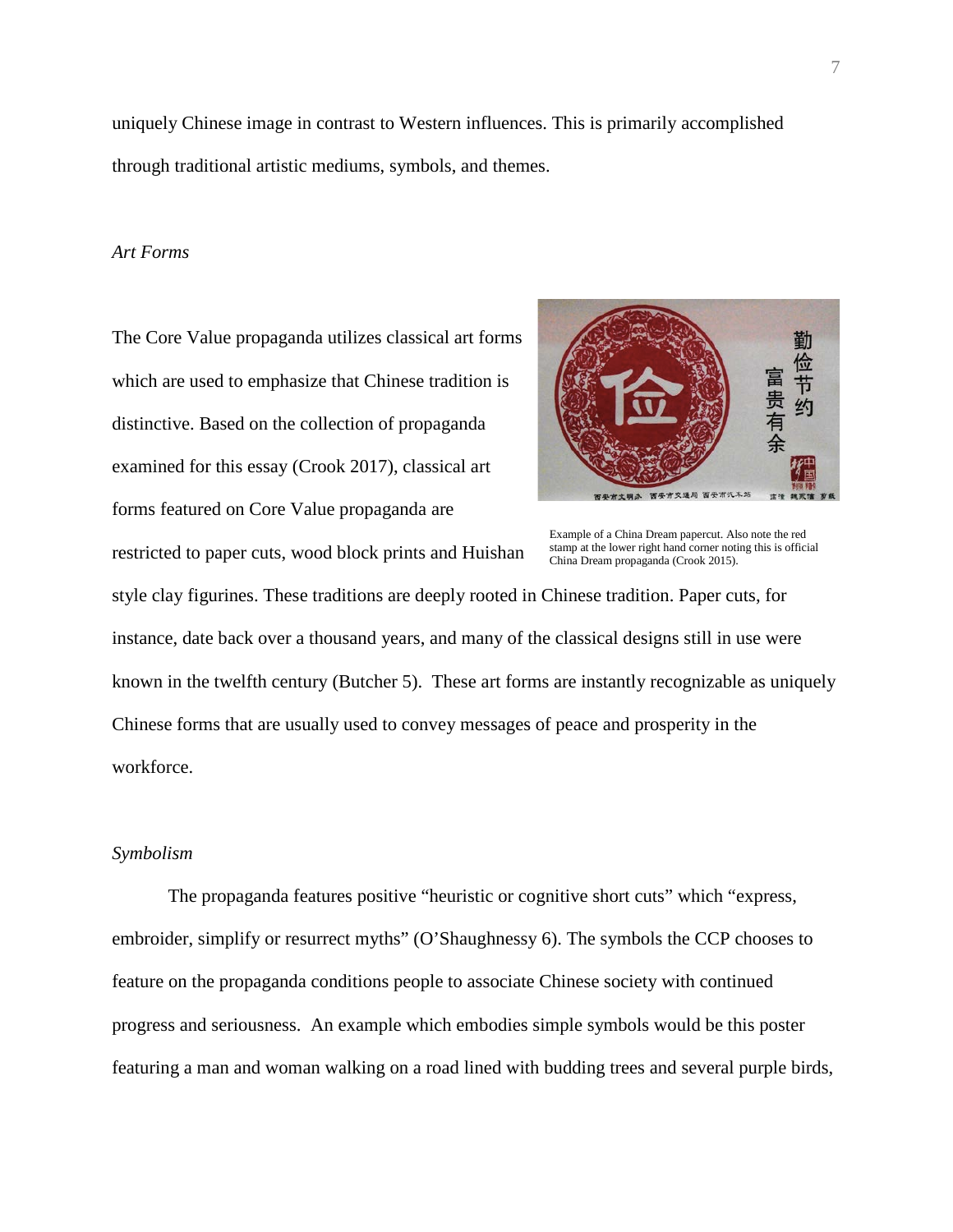balancing apples in a basket, against a red and yellow background and full sun. This contributes

to the CCP message for China in several ways. Birds placed in a Northeast direction are a symbol of good luck in fengshui. Apples are a homophone for peace: the "ping" sound in  $\# \nsubseteq$  (ping guo) sounds like the "ping" sound in  $\overline{A}$   $\overline{P}$  (he ping). Red and purple are colors which indicate good luck, and yellow is known as a



Propaganda illustrating peace and prosperity (Crook 2015).

stabilizing color. This could be taken to mean that good luck comes through peace which stabilizes, or that prosperity and good luck are in China today. While this only focuses on the symbolism behind color and the main objects in the image, one could also examine details of the character's clothing and their actions. This image the conveys the Chinese Dream as a lucky omen for the Chinese people: one that will bring peace and prosperity.

There are also symbols of longevity, reliability and peace found within the propaganda, perhaps suggesting "long life" for the CCP. Commonly found symbols include peonies which represent nobility and endurance. Other symbols include butterflies which symbolize long life, along with cocks which are not to be killed lest bad luck comes upon the killer during the tomb sweeping festival (Williams 103). By using such symbols, the propagandists may be implying that the future of the CCP is bright and auspicious because each of these symbols have positive associations and bad luck could come upon any who disturb the existing order.

On a more individual level, a central focus of Confucian teachings is that people should know what their place is in society and act according to the social constrains of that role. Thus, the images portrayed also define the role of the citizen as a submissive and moral individual. This is shown through images that demonstrate filial piety, including images of willow and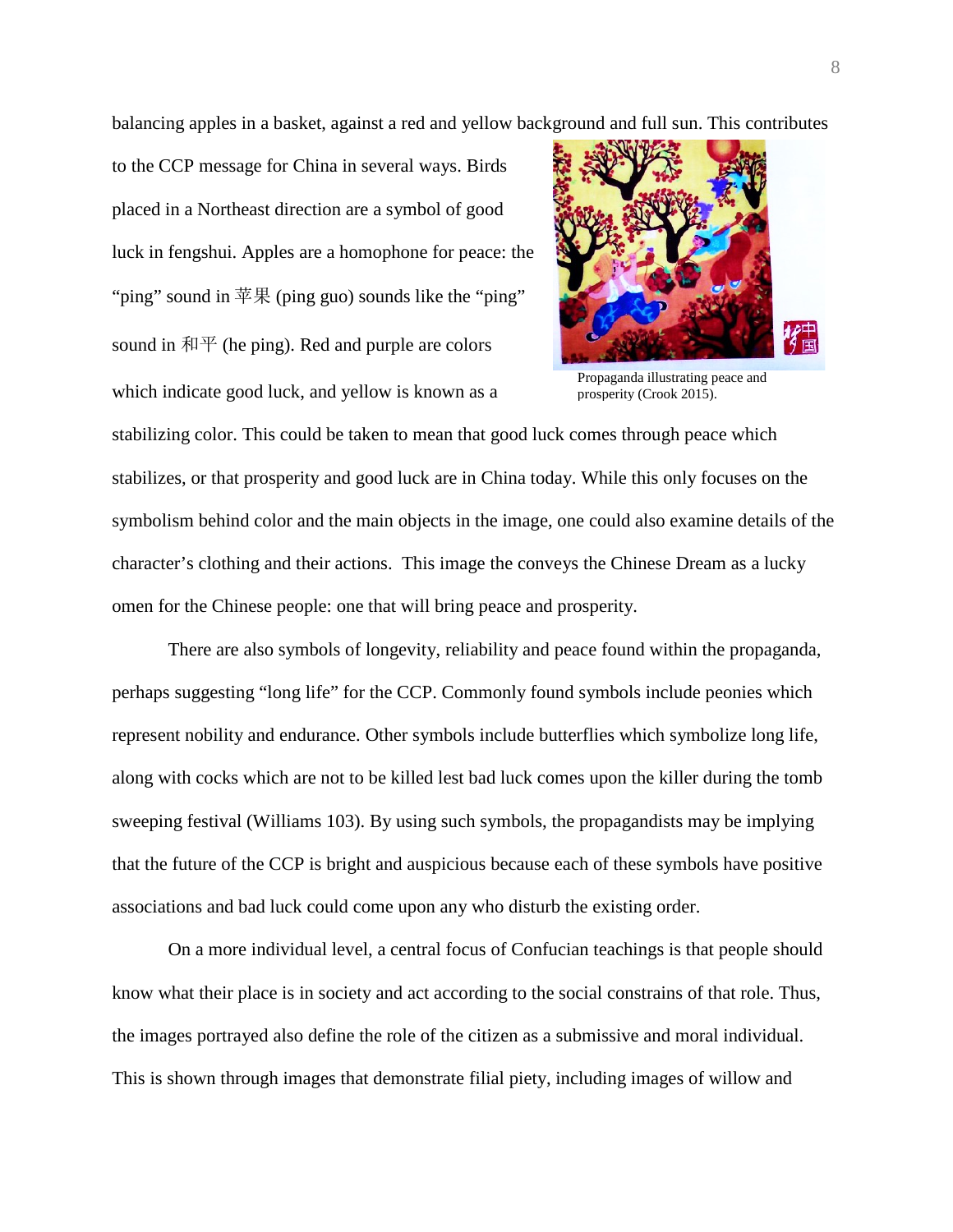bamboo. A scene in one propaganda clip features students and a teacher under a willow tree (Youtube 2015). In traditional culture, willow trees represent humility, perhaps indicating that citizens should adopt an attitude of humility to their leaders (Williams 85). Bamboo is another prominent theme in posters extolling the virtues of filial piety. This iconic Chinese plant is one



of the 24 classical examples of submitting to your elders: the story is told of a sick mother who longed for bamboo shoot soup in the winter. Her son wept so copiously on her account in a bamboo plantation that his tears softened the hard, wintry

Students and a teacher under a willow tree (Youtube 2017)

ground. As a reward for his pious affection, the tender bamboo shoots burst forth. This story demonstrates how filial piety is not only a great virtue, but that it is rewarded by nature, or a greater power. By drawing upon this story, perhaps the CCP is conveying that subservience to the party will result in rewards in life. Thus, bamboo is not only a uniquely Chinese plant but also suggests positive results from filial piety, if only subconsciously (Zhao 1985).

One could argue these symbols are used because they are typically prominently featured in Chinese art for aesthetic reasons or are stylistic choices. For instance, the choice of purple birds in the abovementioned apple example could simply be a designer's choice to form a contrast to the red and yellow background. However, symbols that do not portray the CCP's core message are clearly excluded—icons that represent fertility and money such as pomegranates and coins, for instance, are not found. Thus, the simplicity of the propaganda designs and the selective images indicate that they were chosen for their symbolic meaning, not only for their aesthetic qualities.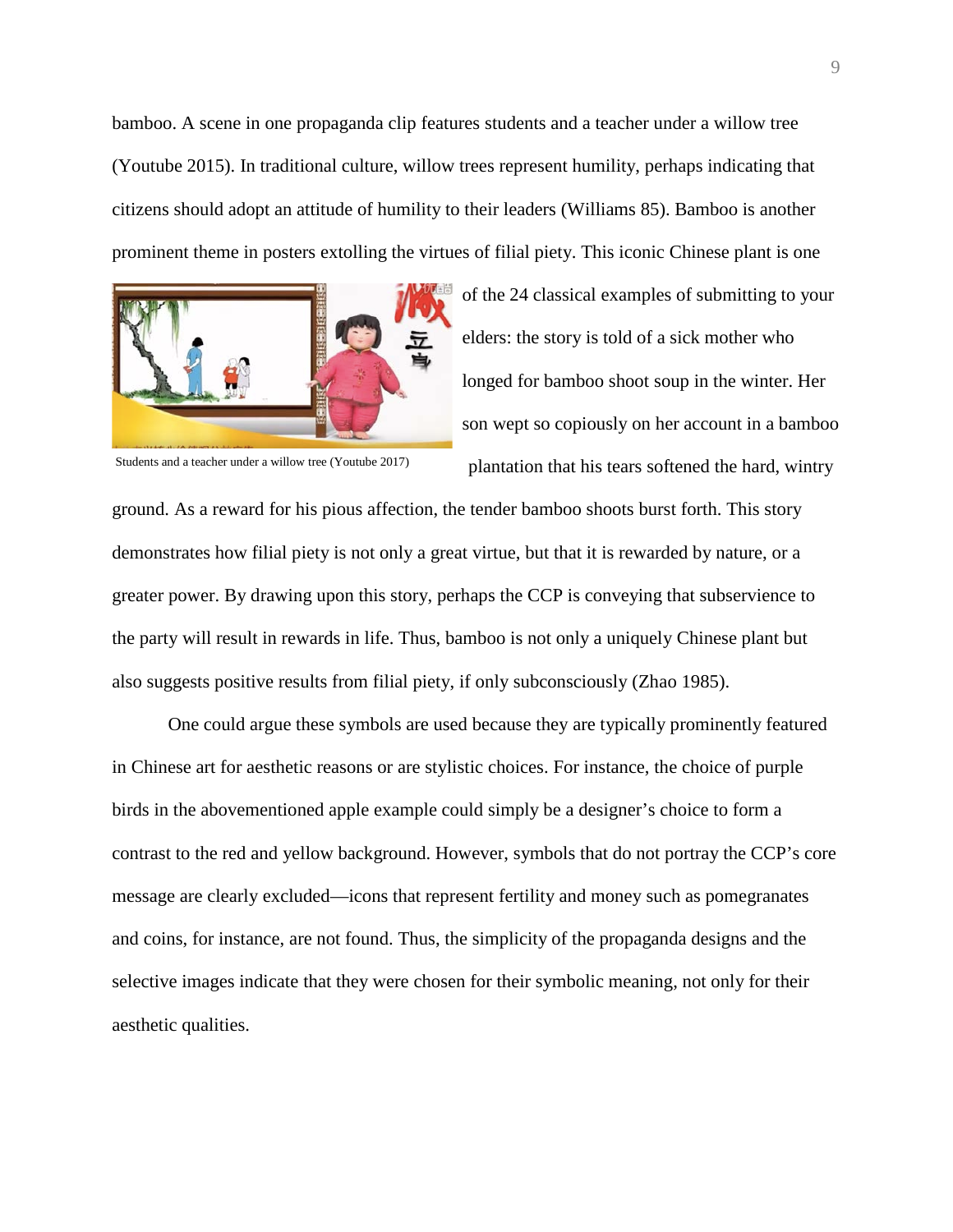# *Unifying Factor*

By utilizing common Chinese art forms, the propaganda department promotes unification because these styles are nationally recognized as being uniquely Chinese. For instance, the company that created the clay figurines for the campaign became an "intangible cultural heritage of China" in 2006. While the company is based in Tianjin, the iconic "China Dream doll" has a silhouette that resembles a good luck charm (da a fu). This charm is used by Chinese people both on the mainland and overseas and is produced using Huishan pottery techniques (China). Relating the China Dream to this ubiquitous symbol of good luck implies that the Core Values are also a symbol of unity and positivity.<sup>[4](#page-9-0)</sup> As such, with fifty-six minority groups and a population that represents diverse interests and goals, the use of these recognizable artistic mediums indicates that China is united despite these differences.



 $\overline{a}$ 

Rural themes also serve as a unifying factor because they target those with agricultural connections and highlight values that are often attributed to the hardworking lifestyle of farmers. These themes have been used for several decades in Chinese

The China Dream doll in a poster advocating for morals (Crook 2014).

propaganda. Traditionally, this may have been

because a large majority of the Chinese population lived in the countryside, and these themes would have been highly relatable. As urbanization has swept over the country, however, featuring rural themes in city propaganda invokes feelings of longing for family still living in the countryside or the idea of a more simplistic lifestyle. This could also be an appeal to the older

<span id="page-9-0"></span><sup>4</sup> It is interesting to note the China Dream doll was not designed specifically for this campaign—it was found by a propaganda official who found it on a display cabinet. The official said it reminded him of "longing and hope" (Johnson 2015).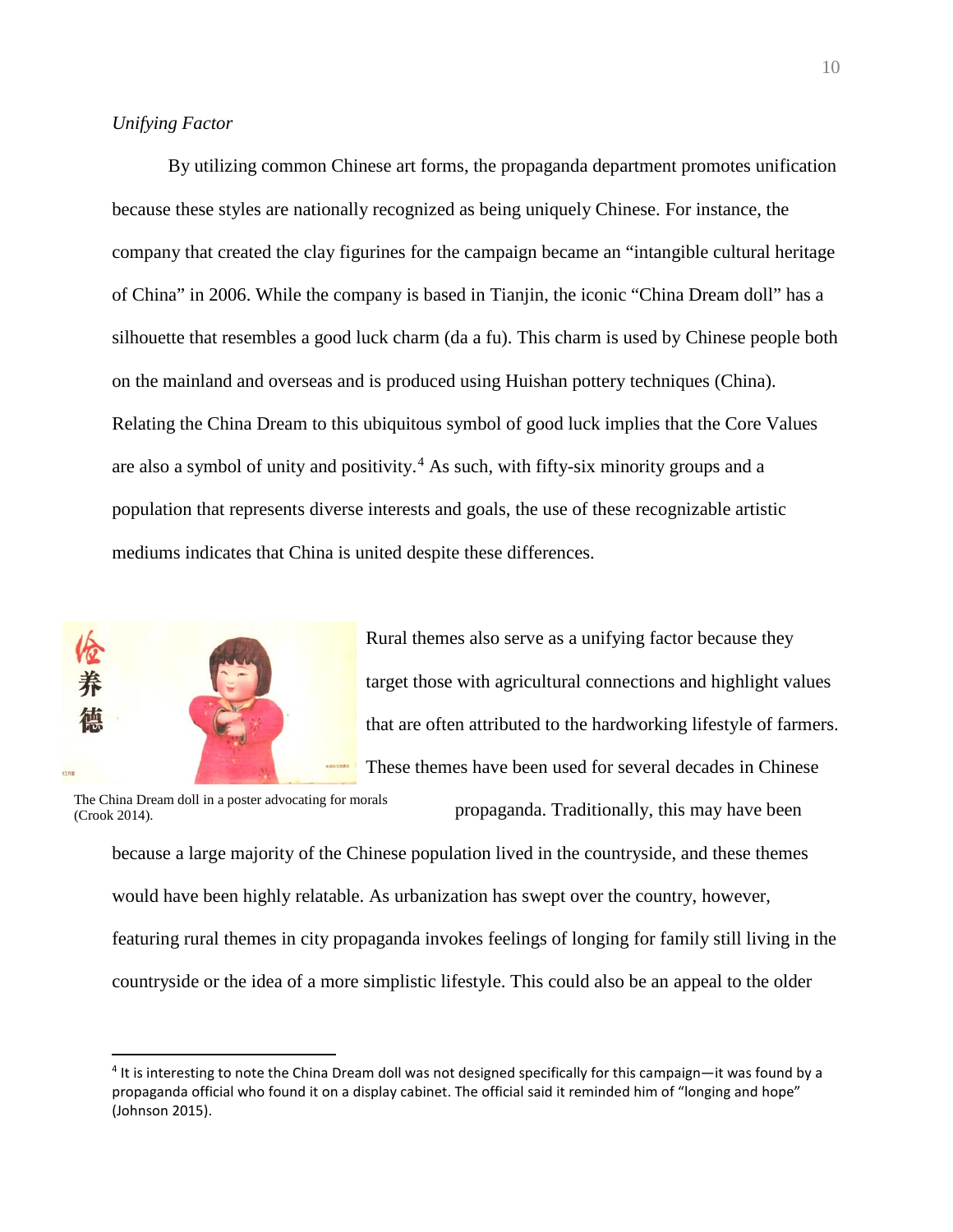generation—online advertisements are able to target the younger population--but street propaganda is the most accessible form of mass media to those not accustomed to frequent internet access. Rural themes could also be a reference to Premier Xi's time as a youth spent in the countryside  $(\pm \mu \bar{F} \hat{\mathcal{F}})$  where, according to his autobiography, he learned valuable lessons about hard work, serving others, and effective leadership (Xi 2012). In fact, Premier Xi has called on artists to avoid being "slaves" to the market. The media regulator also recently called upon artists to "form a correct view of art" by spending time in the countryside (The

art…2014). This romanticized portrayal of life in the countryside alongside the values often attributed to farmers helps to serve as a unifying factor because urban life is a theme that Chinese families have a relationship with and all Chinese are called upon to develop the types of virtues that a rural lifestyle supposedly supports.



There are also a variety of posters that display iconic Chinese architecture and skyscapes which demonstrate the progress that China has made. Notably, this type of propaganda lacks the official 'China Dream' stamp and is produced on a municipal level instead of a national scale. While this distinction could raise the question of whether the goals of propaganda on the municipal level are the same as the nationwide posters displaying images of a city has several implications. Looking towards the past at images of ancient wonders from Chinese history, such as the pagoda towers in the image above, invokes a sense of heritage pride. Looking towards the future, images of the modern city show the progress that China has made in the last 30 years or so and implies that China will continue to develop. By Poster produced by the Taiyuan City featuring pagodas and the Core Values (Crook 2014).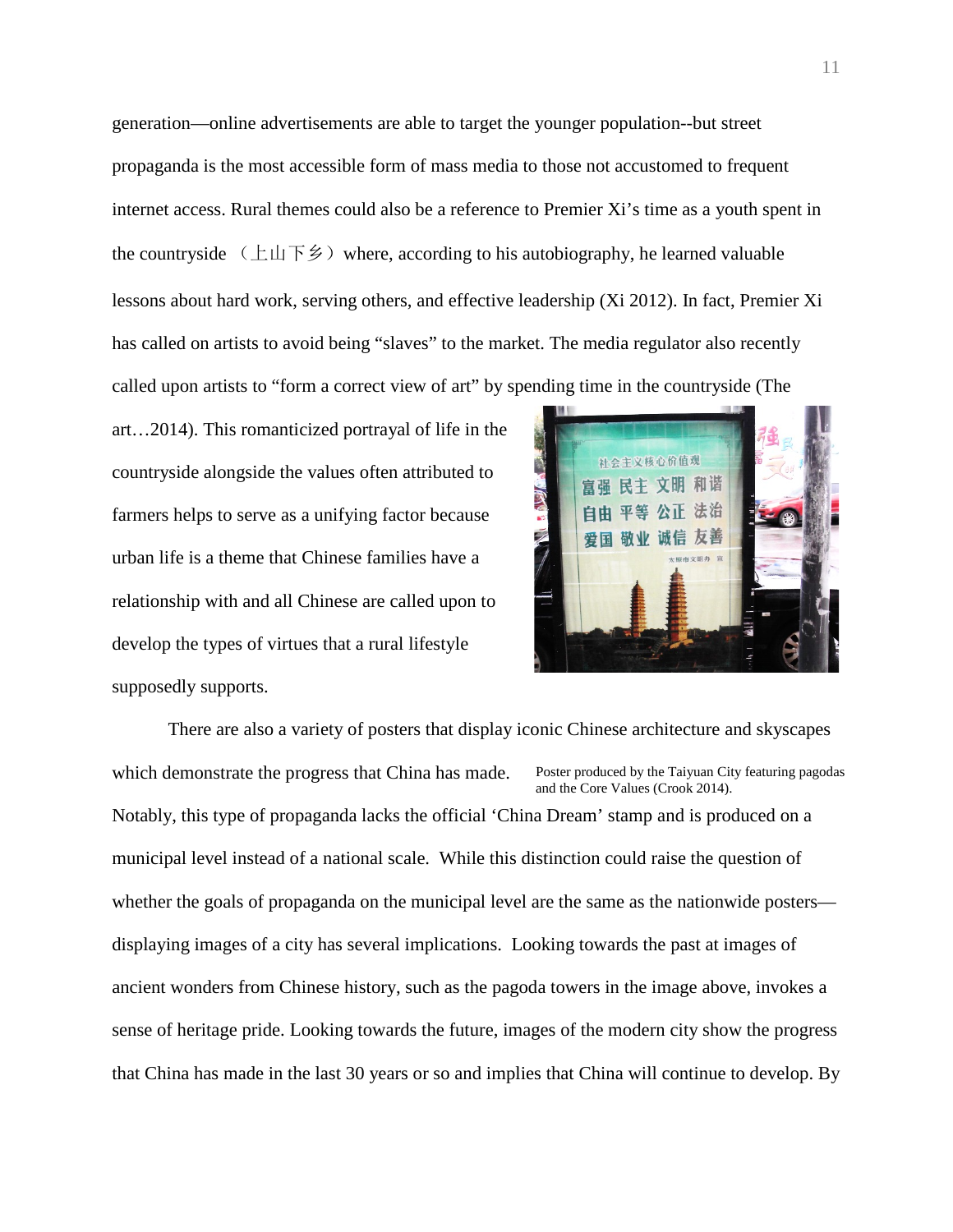providing more localized examples of what progress in China has been accomplished, it helps relate the Dream and Values to individual lives.

Using uniquely Chinese images and artistic techniques is a way to present China as an independent and developed entity and thus combat potentially Western interpretations of the Core Values. Ideologically, China has always viewed Western defined principles of freedom, democracy and equality with suspicion. As the *People's Daily* reports, the West feigns concern for China's human rights and freedom issues, seeking to mold China to its own values. Furthermore, China has its own value system which are the enemy to Western values, and just because the West technologically developed first, it does not mean their ideas (or their definitions of concepts supposedly originally introduced by Confucius) are superior (Wang 2012). Undoubtedly, the Core Values translated into English include the seemingly Western concepts of 'democracy' and 'equality.' In Chinese thinking, however, this is based upon Mencius's maxim that 'the people are the most important element in a nation; the spirits of the land and grain are the next; the sovereign is the lightest' (Mencius). However, so-called "democracy" is defined differently in China. This point is made by using artistic techniques that harken back to the days of Chinese superiority in the world order, reminding the people that once they were the most powerful and that the China Dream will help them become so again.

#### **Other Methods of Promoting the Core Values**

To fully penetrate the thinking of Chinese people and convey the intended image of China, propaganda must come from every angle and in every form. While this paper focuses on Core Value street propaganda, this section roughly outlines other forms of soft power currently in use to highlight how the purpose of the Core Value propaganda is to completely influence the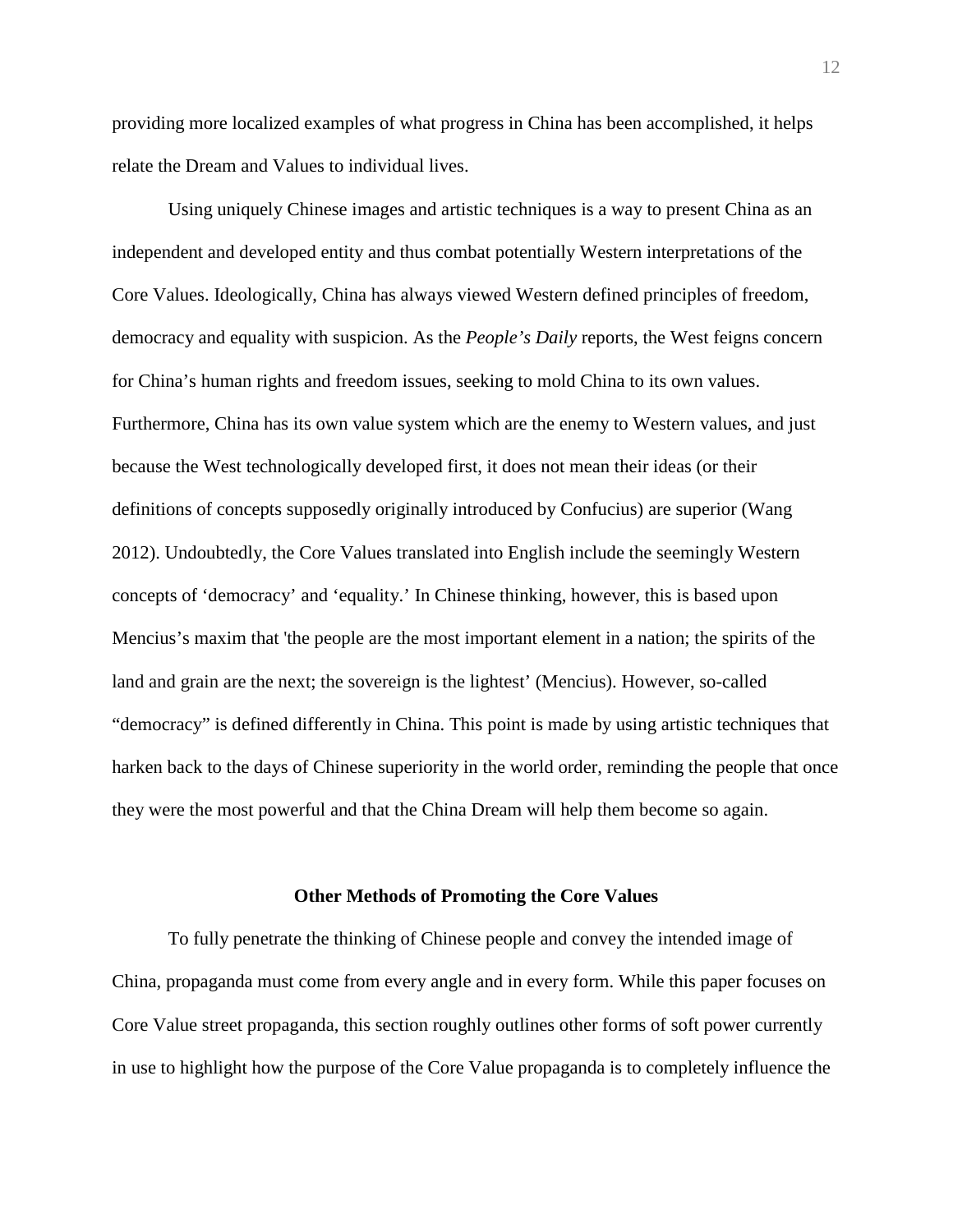Chinese mind. While the topics of these promotions vary, nationalism is always at the core of their message—thus circling back to the Core Values.

In comparison to the traditional Socialist Core Value propaganda, the propaganda discussed below is decidedly higher tech, often more lighthearted in nature, and more direct in its message. It also does not necessarily come as the direct product of the CPD. One example of this is China's recent film "Wolf Warrior II" (战狼 2). The central message of China's highest grossing film is: "Anyone who offends/attacks/invades<sup>[5](#page-12-0)</sup> China will be killed no matter what it takes" (犯我中华者, 虽远必诛)—a tagline decidedly in line with the national level Core Values of "prosperous and strong" (富强)and nationalism "爱国" (Times 2017). While the movie was not the direct product of the Propaganda department and was even advised by American filmmakers ("the co-directors…" 2017), it was undoubtedly approved by the CPD and its action scenes reach a section of the population that perhaps would be less inclined to pay attention to high art displayed on street posters.

As a generalization, the most pointed messages are featured in cartoons and short videos. For instance, the CCP is cracking down on foreign spy activity within the country. Warnings to the public regarding these issues are found in cute cartoon strips featuring gullible or unsuspecting youth who fall in love with foreigners who ultimately abuse the relationship (AP 2016). Another short video shows what children should do if they catch someone stealing secrets for foreign spies (Zhou 2017). There is also a plethora of other propaganda such as smartphone apps that allow users to have 'clapping' competitions for Xi Jinping (Zhong 2017). The use of these mediums show that factors that display Core Values are not limited to street propaganda

 $\overline{a}$ 

<span id="page-12-0"></span><sup>&</sup>lt;sup>5</sup> There seems to be some dispute as to what the exact translation is, but the purpose of the translation is to show that this is a highly China-centric message.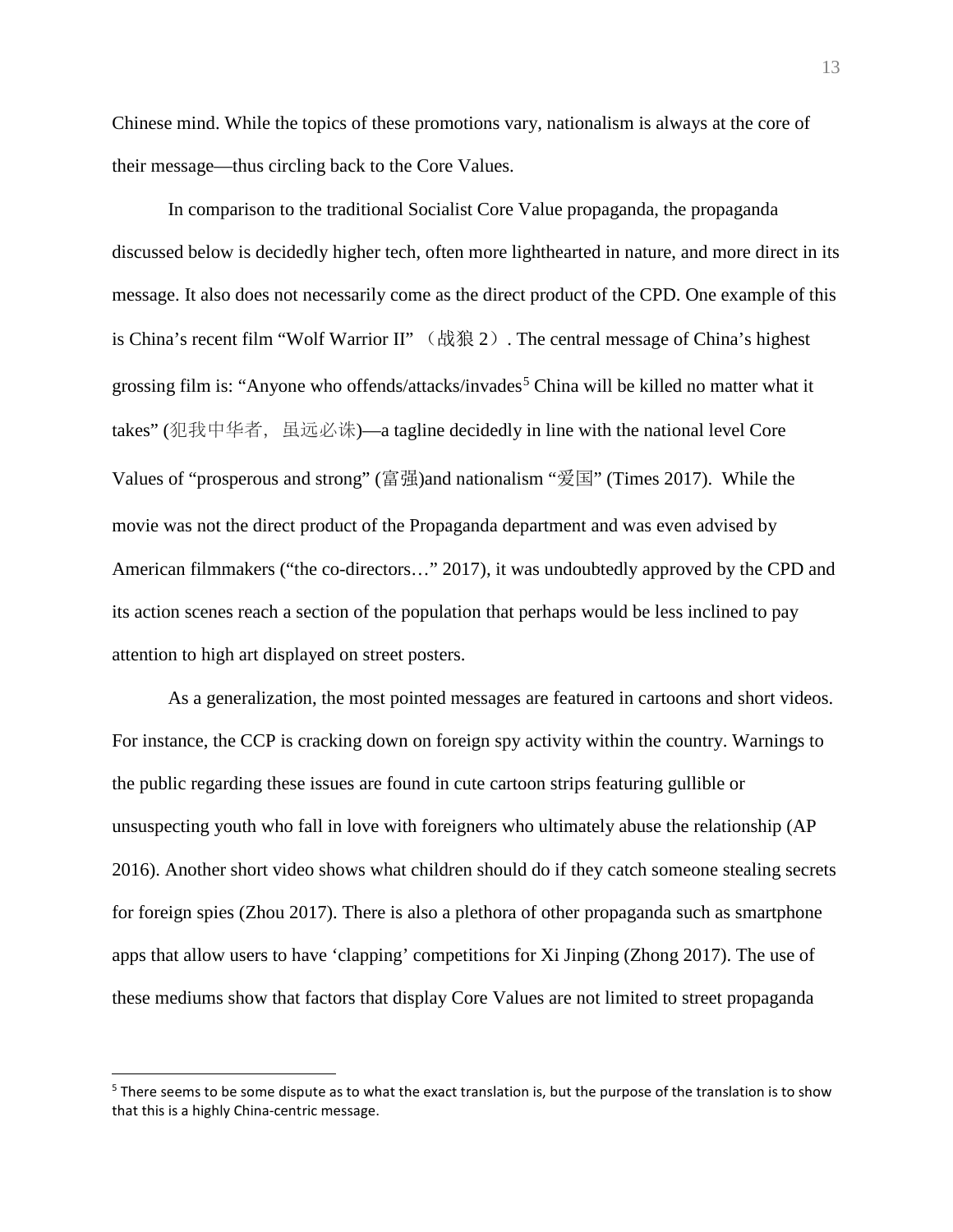but influence all types of modern mediums and entertainment. This prevalence of these ideas in modern culture increases the possibility that people will absorb these messages.

#### **Effectiveness of the Core Value Propaganda**

Perhaps it is impossible in this paper to evaluate the effectiveness of the propaganda. Rather, it is possible to examine general trends that could have been influenced by this campaign. There are several primary challenges to measuring the success of Core Value and China Dream propaganda. First, there are many factors that influence public opinion other than the narrow slice of propaganda examined in this essay. Second, it is hard to gather empirical evidence to evaluate an increase in qualities as defined by the CCP such as "friendliness" or "honesty," and there seems to be a significant lack of objective studies on the increase of nationalism in China since the 2012 period. This statement in itself raises several questions such as: Does 爱国 translate into patriotism or nationalism? How do you measure nationalism and is this more important than examining a national identity? What does it mean to be nationalistic in China? Third, how does the CCP define 'success' in propaganda, how does that compare to a Western perspective, and is this distinction important? Is the call for a 'moral' society central to the CCP's core purpose, and to what extent is nationalism with morality simply incorporated to dilute the political potency of the message? Lastly, the transient nature of political slogans through the years makes it difficult to measure how much people's thinking is influenced by current propaganda in relation to previous slogans.

While this author could not find reliable sources to cite an increase of nationalism within China, there are numerous examples of when Chinese people fiercely defended the Chinese image in accordance with these principles in context of China's relations with other countries.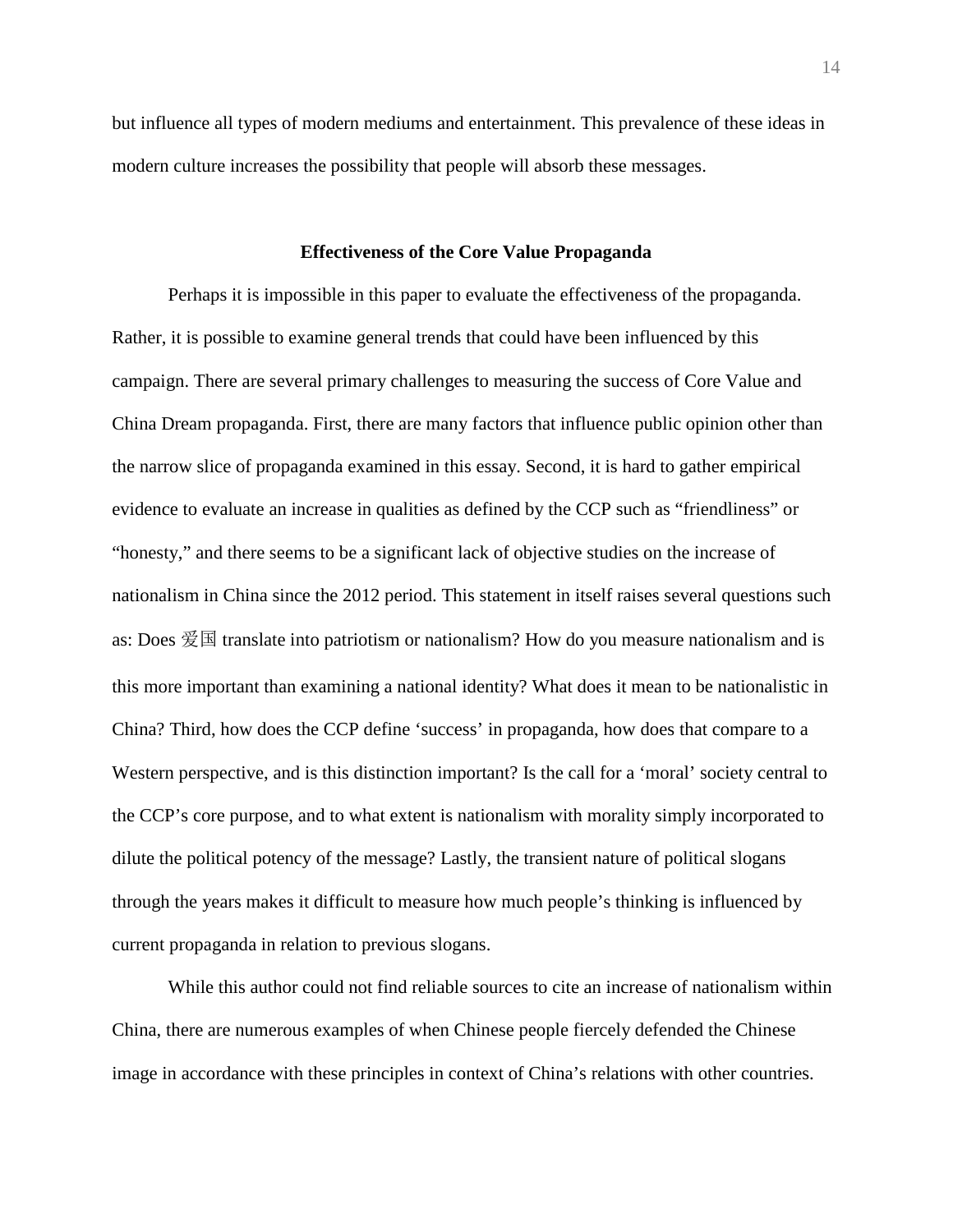These instances include backlash over the 2006 MIT "Visualizing Cultures" exhibition that featured Japanese art with imperialistic themes as well as a strong reaction to a speech by a Chinese student at the University of Maryland praising freedom of speech (Zhen 2014). More recently, there are strong nationalistic reactions regarding the Diaoyu island conflict and attitudes towards territorial disputes in the South China Sea. These outward manifestations of nationalistic tendencies points towards a strongly patriotic country, at least in relation to other nations.

From one perspective, the Core Values propaganda and its ideological predecessors are successful because they have had a strong but subtle effect on Chinese thinking. This was succinctly summarized by a middle aged, non-party mother:

"I think the China Dream means I own a house and car and have a good job. I don't know what the Core Values are exactly, though. That sounds like something you would ask on an exam…I love my country though. China is starting to become strong and prosperous (*fuqiang*)" (Quan 2017).

While this is a single example, it illustrates how even someone who is politically passive has absorbed messages from the campaign without realizing it. Perhaps this is the hallmark of successful propaganda: one that molds thoughts in accordance with people's conscience without the appearance of a political message. As Zhan Jiang from Beijing Foreign Studies University put it, "it is hard to see the political language and propaganda in [the Core Value posters]…it feels more like a campaign on morality and social conscience, which is easier for ordinary people to accept (Johnson 2015). Values such as filial piety and friendship may resonate more with the people because they do not feel like a political campaign. From this perspective, the campaign has been successful. Even if the population has not absorbed the message in its entirety, it has affected people's perception of their country.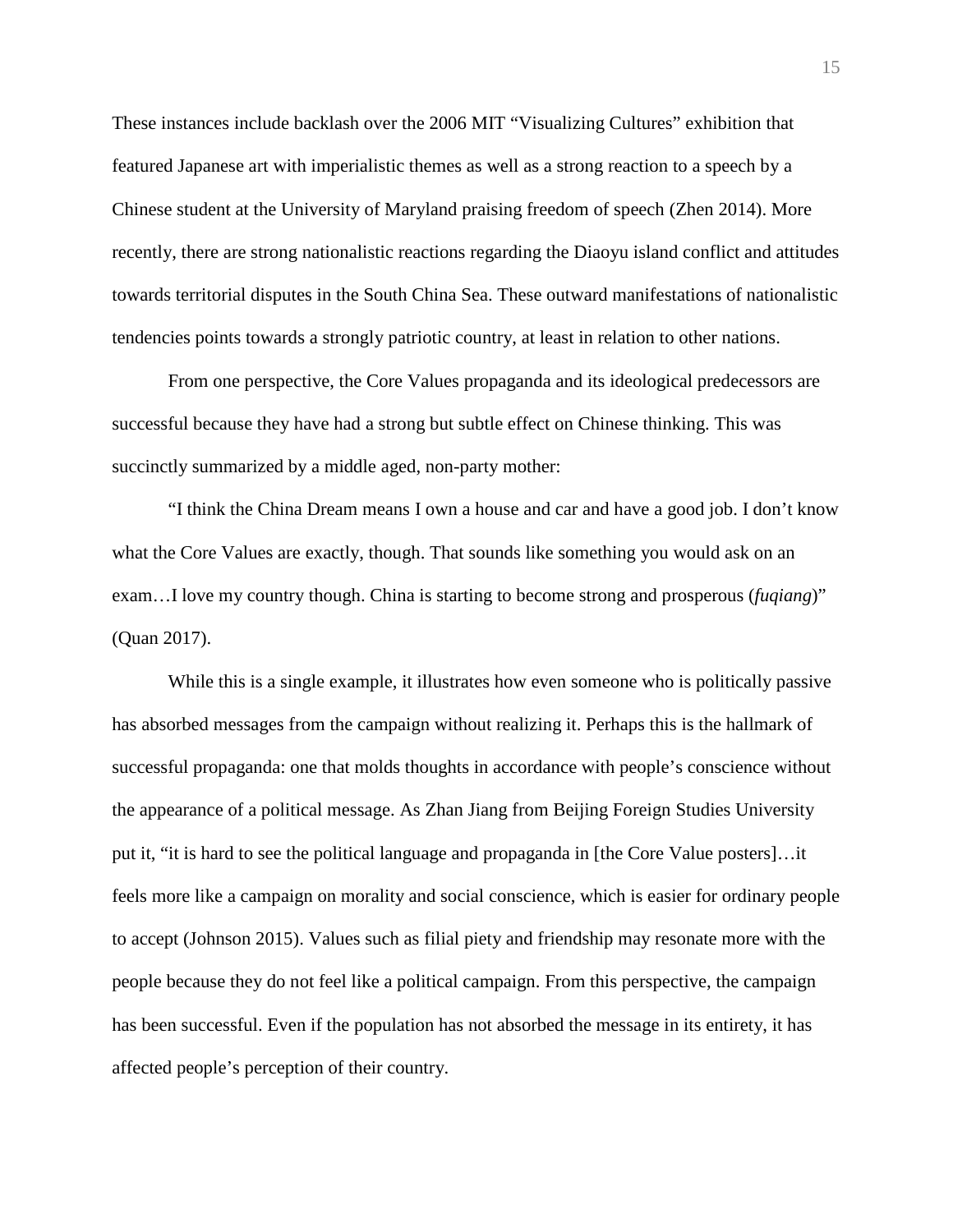#### **Conclusions: Why does examining this propaganda matter?**

As future leaders redefine the identity of China and its future goals, the role of the individual citizen will also continue to evolve. Thus, analyzing China Dream propaganda offers a window into the goals of the CCP during President Xi's time in office (2012-). Regardless of how receptive the Chinese people are to street posters promoting the Core Values, examining propaganda is important because it demonstrates how the CCP wants China to be portrayed and who it wants its citizens to be. While there are a variety of technical analyses in the *People's Daily* about the meaning and application of the Core Values that we could examine, these do not necessarily reach or speak to ordinary citizens. The content and techniques of the large volume of street propaganda throughout rural and urban areas demonstrates what the CCP believes is the most important to portray. As people are exposed to this street propaganda many times throughout their daily routine, it would seem nearly impossible to ignore the message: China is a serious, organized and important country with patriotic citizens. As such, the CCP fully understands that the more exposure and attention something gets, the more it becomes a part of unconscious reality.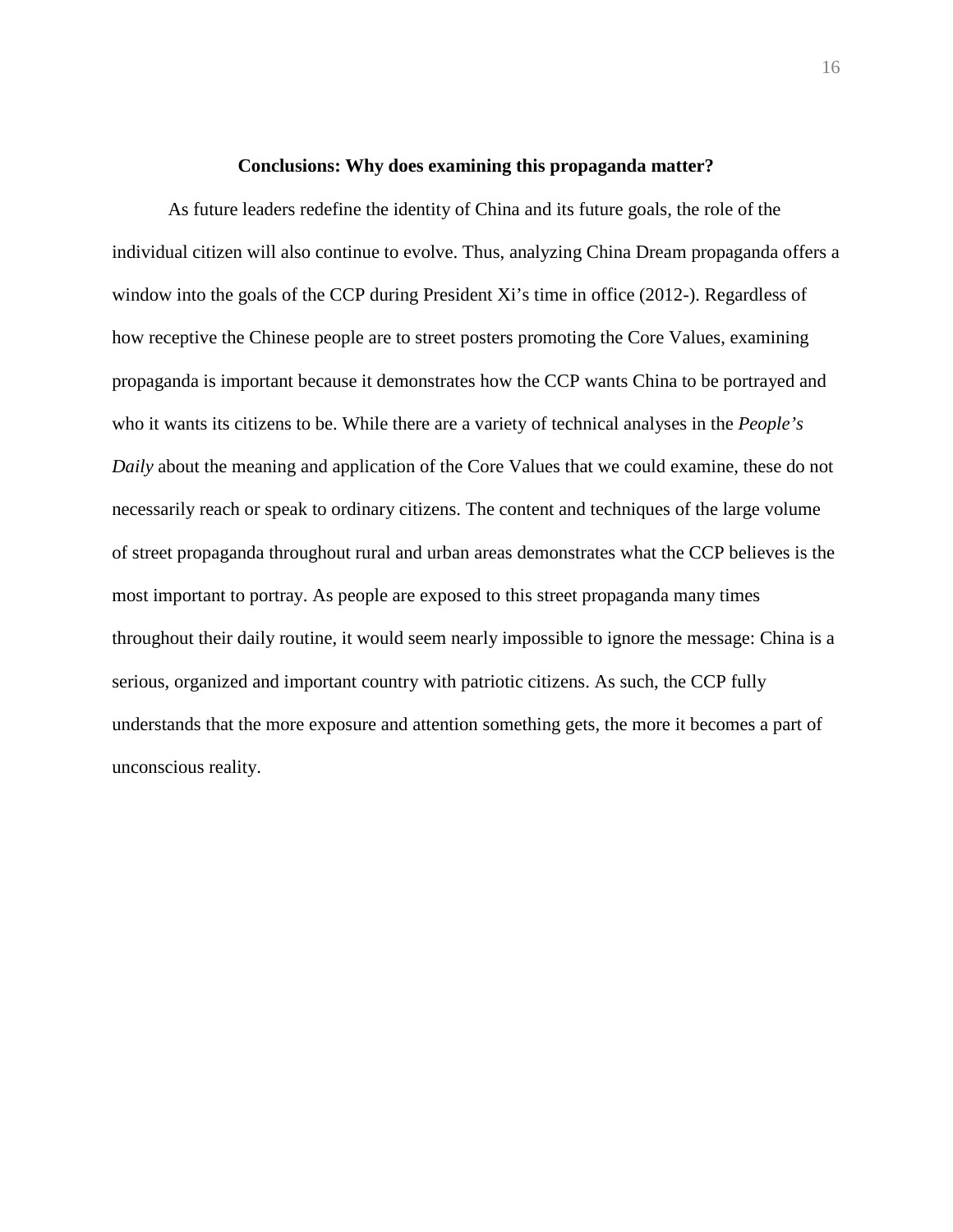# **Works Cited**

- Butcher, David. Chinese Papercuts: styles, symbolism and techniques. Solihull, England: The Cherub Press, 1985.
- China's Clayman, YouTube, 5 June 2017, [www.youtube.com/watch?v=iMTr23ReIFg.](http://www.youtube.com/watch?v=iMTr23ReIFg)
- *"Chuang shou lei feng jing shen*,践行中国梦,我们在行动*"*活动隆重举行. 江西新 东方

烹饪学校, [www.jxxdf.com/d/file/](http://www.jxxdf.com/d/file/)

Crook, Fredrick. Provo, 2017.

- Davies, Sarah. Stalin: a new history. Cambridge Univ. Press, 2006. Brady, A.-M., (2006). Guiding Hand: The Role of the CCP Central Propaganda Department in the Current Era. Westminster Papers in Communication and Culture. 3(1), pp.58–77. DOI: <http://doi.org/10.16997/wpcc.15>
- Gow, Michael. "The Core Socialist Values of the Chinese Dream: towards a Chinese integral state." Critical Asian Studies, vol. 49, no. 1, 2016, pp. 92–116., doi:10.1080/14672715.2016.1263803.

Jin Jiazhu. ""平语"近人--习近平谈社会主义核心价值观." "平语"近人--习近平谈社会主

义核心价值观-新华网, 8 Dec. 2016, news.xinhuanet.com/politics/2016-

12/08/c\_129395314.htm.

Johnson, Ian. A Chinese Folk Artist's Descendants Are Split by the Government's Use of Their Family Legacy. 5 Dec. 2015, www.nytimes.com/2015/12/06/world/asia/a-chinesefolk-artists-descendants-are-split-by-the-governments-use-of-their-familylegacy.html?\_r=0.

"Lei Feng Spirit lives on." Lei Feng Spirit lives on, cpcchina.chinadaily.com.cn/special/2012-02/26/content\_14693564.htm.

Leng luo. 人民日报:什么是中国梦,怎样理解中国梦. 26 Apr. 2016, [opinion.people.com.cn/n/2013/0426/c1003-21285328.html.](http://opinion.people.com.cn/n/2013/0426/c1003-21285328.html)

Li Zhongyun. 用社会主义核心价值观涵养大学精神. Ministry of Education of the People's Republic of China,

[old.moe.gov.cn/publicfiles/business/htmlfiles/moe/s8053/201407/171531.html.](http://old.moe.gov.cn/publicfiles/business/htmlfiles/moe/s8053/201407/171531.html)

Link, Perry. "What it means to be Chinese." Foreign Affairs, vol. 94, no. 3, pp. 25– 31. Academic Search Premier, EBSCOhost.

Nei di zong yao fang 电影历史票房 中国票房, www.cbooo.cn/Alltimedomestic.

opinion.china.com.cn. 学雷锋纪念日\_事件库\_观点中国,

[opinion.china.com.cn/event\\_2031\\_1.html.](http://opinion.china.com.cn/event_2031_1.html)

Quan, Sarah, and Wang. 20 Oct. 2017.

"Reflections on the "Visualizing Cultures" Incident." MIT,

[web.mit.edu/fnl/volume/185/perdue.html.](http://web.mit.edu/fnl/volume/185/perdue.html)

 Williams, C. A. S., and C. A. S. Williams. Chinese symbolism and art motifs: an alphabetical compendium of antique legends and beliefs, as reflected in the manners and customs of the Chinese. Castle Books, 1999.

"The art is red." The Economist, The Economist Newspaper, 17 Dec. 2014,